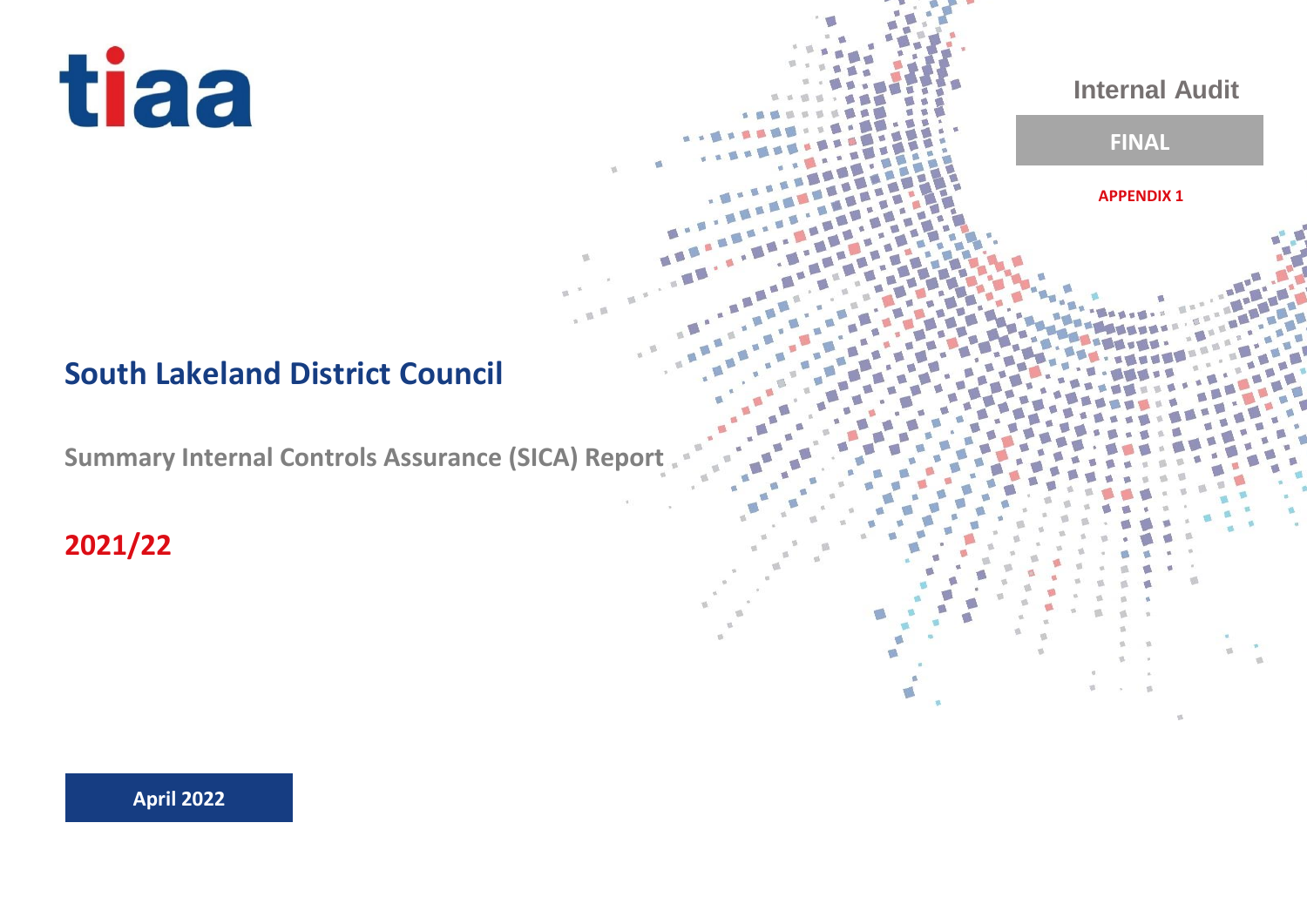

### **Summary Internal Controls Assurance**

#### **Introduction**

1. This summary report provides the Audit Committee with an update on the emerging Governance, Risk and Internal Control related issues and the progress of our work at South Lakeland District Council as at 1<sup>st</sup> April 2022.

#### **Emerging Governance, Risk and Internal Control Related Issues**

2. In our recent 'Post-Lockdown Working Practices Briefing', we explored the results of our survey of clients to ascertain how organisations are planning to deliver some of their functions going forward. We asked a number of questions regarding Audit Committee meetings and their effectiveness since the pandemic started and gained thoughts on how these will take place once restrictions are eased.

The experience of remotely held Audit Committees meetings has been positive with the majority of respondents recording no change in or increased attendance, efficiency and engagement at meetings.



#### *Post Lockdown Audit Committee Attendance*

**Page 1**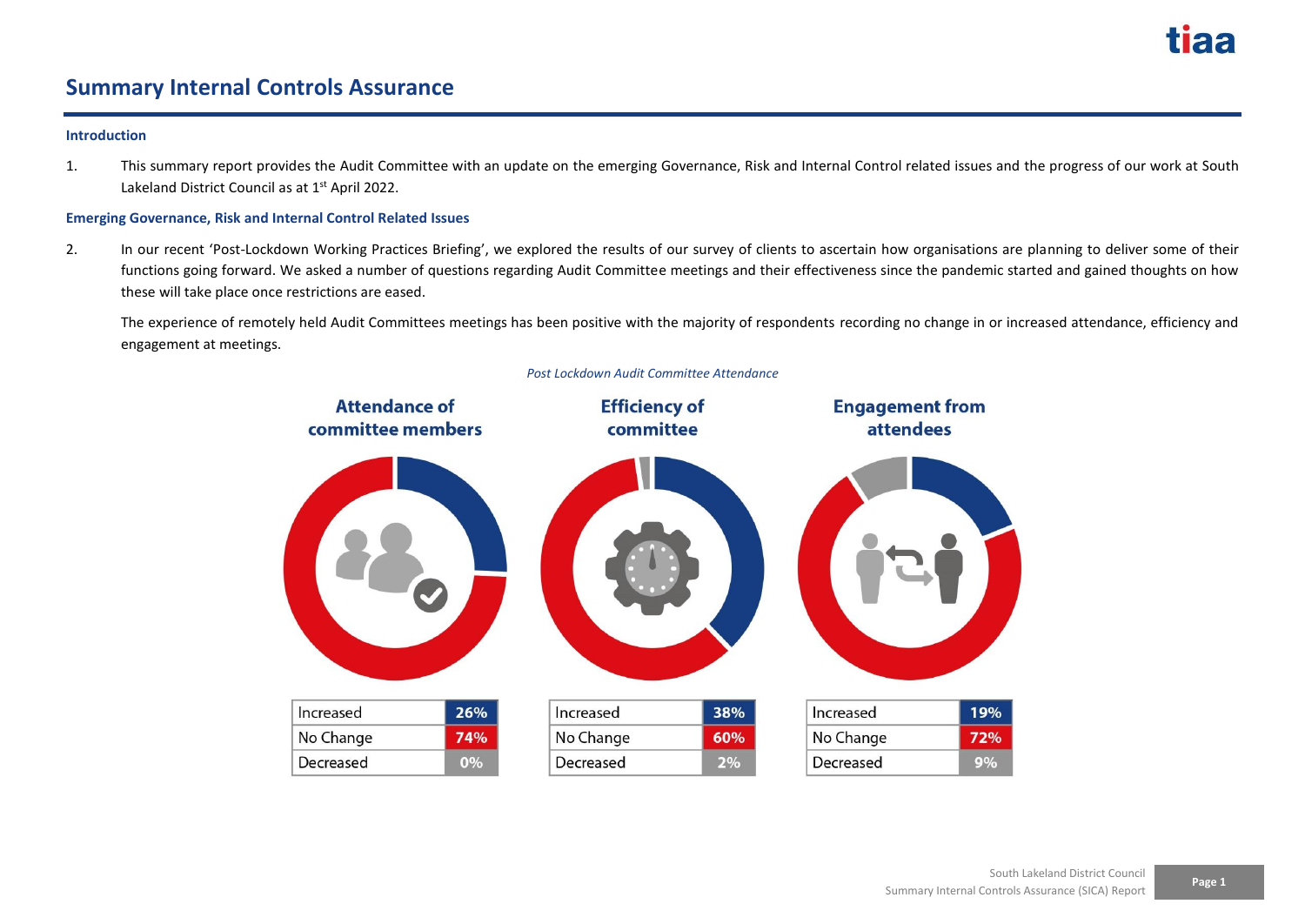#### **Audits completed since the last SICA report to the Audit Committee**

#### 3. The table below sets out details of audits finalised since the previous meeting of the Audit Committee.

#### *Audits completed since previous SICA report*

|                               |                   | <b>Key Dates</b>    |                           |                     | <b>Number of Recommendations</b> |   |   |            |
|-------------------------------|-------------------|---------------------|---------------------------|---------------------|----------------------------------|---|---|------------|
| <b>Review</b>                 | <b>Evaluation</b> | <b>Draft issued</b> | <b>Responses Received</b> | <b>Final issued</b> |                                  |   | 3 | <b>OEM</b> |
| <b>Budgetary Control</b>      | Substantial       | 13/12/2021          | 22/12/2021                | 04/01/2022          |                                  |   |   |            |
| <b>COVID-19 Grant Schemes</b> | Reasonable        | 22/11/2021          | 06/01/2022                | 07/02/2022          | $\overline{\phantom{a}}$         |   |   |            |
| Flood Relief Scheme           | Substantial       | 10/03/2022          | 11/03/2022                | 15/03/2022          | $\overline{\phantom{a}}$         |   |   |            |
| <b>Housing Benefits</b>       | Substantial       | 08/03/2022          | 10/03/2022                | 11/03/2022          |                                  |   |   |            |
| Licensing - Taxis             | Reasonable        | 21/02/2022          | 01/04/2022                | 04/04/2022          | $\overline{\phantom{a}}$         | 3 |   |            |

4. There are no issues arising from these findings which would require the annual Head of Audit Opinion to be qualified.

#### **Progress against the 2021/22 Annual Plan**

5. Our progress against the Annual Plan for 2021/22 is set out in Appendix A.

#### **Changes to the Annual Plan 2021/22**

6. There are no changes proposed to the Annual Plan at this time.

#### **Progress in actioning priority 1 recommendations**

7. We have made no Priority 1 recommendations (i.e. fundamental control issue on which action should be taken immediately) since the previous SICA.

#### **Frauds/Irregularities**

8. We have not been advised of any frauds or irregularities in the period since the last SICA report was issued.

#### **Other Matters**

9. We have issued a number of briefing notes and fraud digests, shown in Appendix B, since the previous SICA report.

#### **Responsibility/Disclaimer**

10. This report has been prepared solely for management's use and must not be recited or referred to in whole or in part to third parties without our prior written consent. The matters raised in this report not necessarily a comprehensive statement of all the weaknesses that exist or all the improvements that might be made. No responsibility to any third party is accepted as the report has not been prepared, and is not intended, for any other purpose. TIAA neither owes nor accepts any duty of care to any other party who may receive this report and specifically disclaims any liability for loss, damage or expense of whatsoever nature, which is caused by their reliance on our report.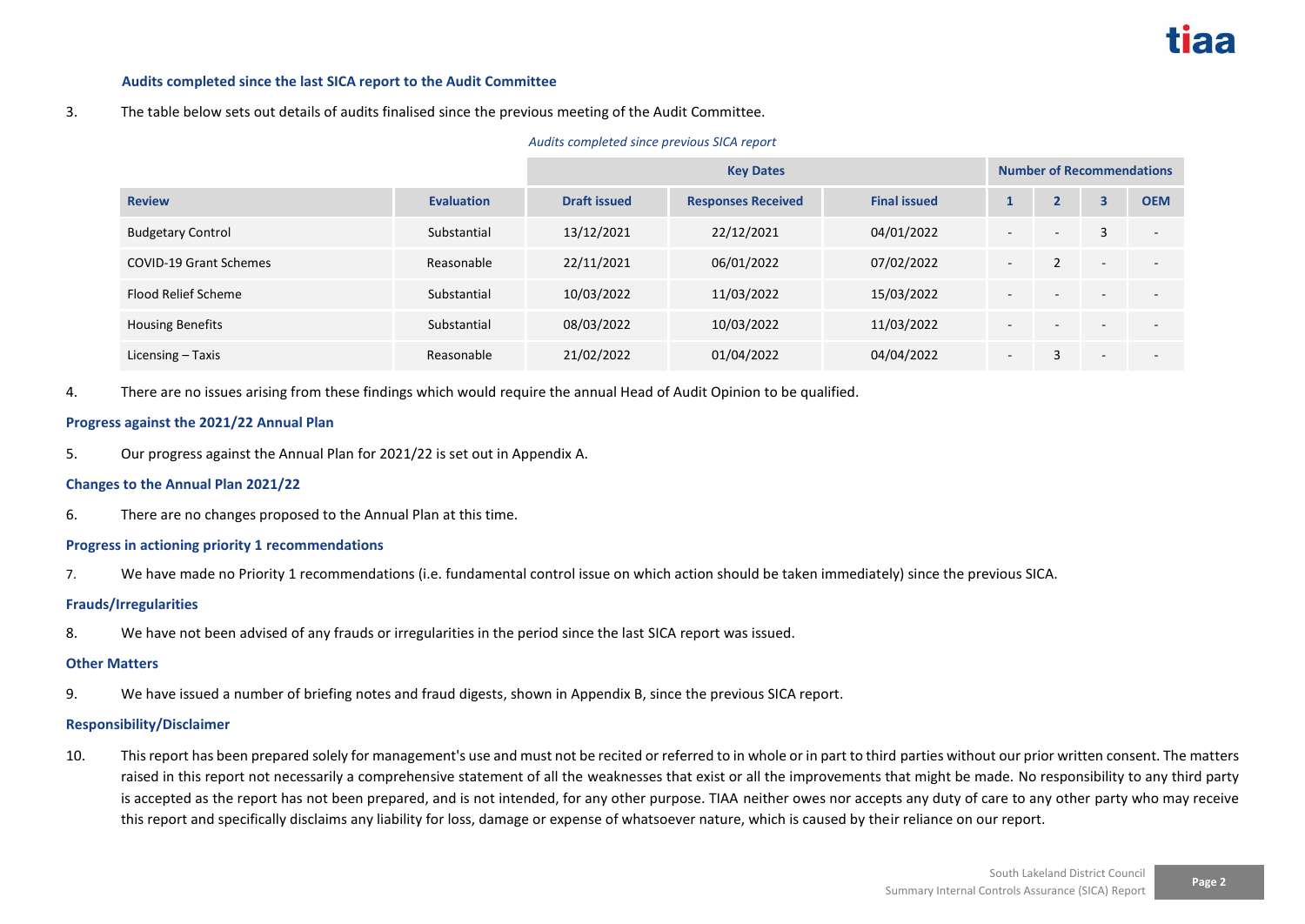## **Progress against Annual Plan**

| <b>System</b>                        | <b>Planned</b><br><b>Quarter</b> | <b>Current Status</b>      | <b>Comments</b>                       | <b>Audit Committee</b> |
|--------------------------------------|----------------------------------|----------------------------|---------------------------------------|------------------------|
| <b>Flood Relief Scheme</b>           | $\mathbf{1}$                     | <b>Complete</b>            | <b>Final Report Issued</b>            | <b>April 2022</b>      |
| <b>Cyber Maturity</b>                | $\mathbf{1}$                     | <b>Complete</b>            | <b>Final Report Issued</b>            | December 2021          |
| <b>Contract Management</b>           | $\mathbf{1}$                     | <b>Complete</b>            | <b>Final Report Issued</b>            | September 2021         |
| <b>Licensing - Taxis</b>             | $\mathbf{1}$                     | <b>Complete</b>            | <b>Final Report Issued</b>            | <b>April 2022</b>      |
| Procurement                          | $2^{\circ}$                      | <b>Complete</b>            | <b>Final Report Issued</b>            | September 2021         |
| <b>Customer Connect - My Account</b> | $\overline{2}$                   | <b>Complete</b>            | <b>Final Report Issued</b>            | December 2021          |
| <b>Information Governance</b>        | $\overline{2}$                   | <b>Complete</b>            | <b>Final Report Issued</b>            | December 2021          |
| <b>Debtors</b>                       | $\overline{2}$                   | <b>Complete</b>            | <b>Final Report Issued</b>            | September 2021         |
| <b>Covid-19 Grant Schemes</b>        | $\overline{2}$                   | <b>Complete</b>            | <b>Final Report Issued</b>            | <b>April 2022</b>      |
| <b>Budgetary Control</b>             | $\overline{\mathbf{3}}$          | <b>Complete</b>            | <b>Final Report Issued</b>            | <b>April 2022</b>      |
| <b>Treasury Management</b>           | $\overline{\mathbf{3}}$          | <b>Complete</b>            | <b>Final Report Issued</b>            | December 2021          |
| <b>Administration of Grants</b>      | 3 <sup>1</sup>                   | <b>Site Work Commenced</b> |                                       | <b>July 2022</b>       |
| <b>Housing Benefits</b>              | 4                                | <b>Complete</b>            | <b>Final Report Issued</b>            | <b>April 2022</b>      |
| <b>Project Management</b>            | 4                                |                            | Draft Report Issued 1st April 2022    | <b>July 2022</b>       |
| <b>Follow Up</b>                     | $1 - 4$                          | <b>Complete</b>            | <b>Next report to April Committee</b> | All                    |

**KEY:**

To be commenced and Site work commenced Draft report issued Final report issued Final report issued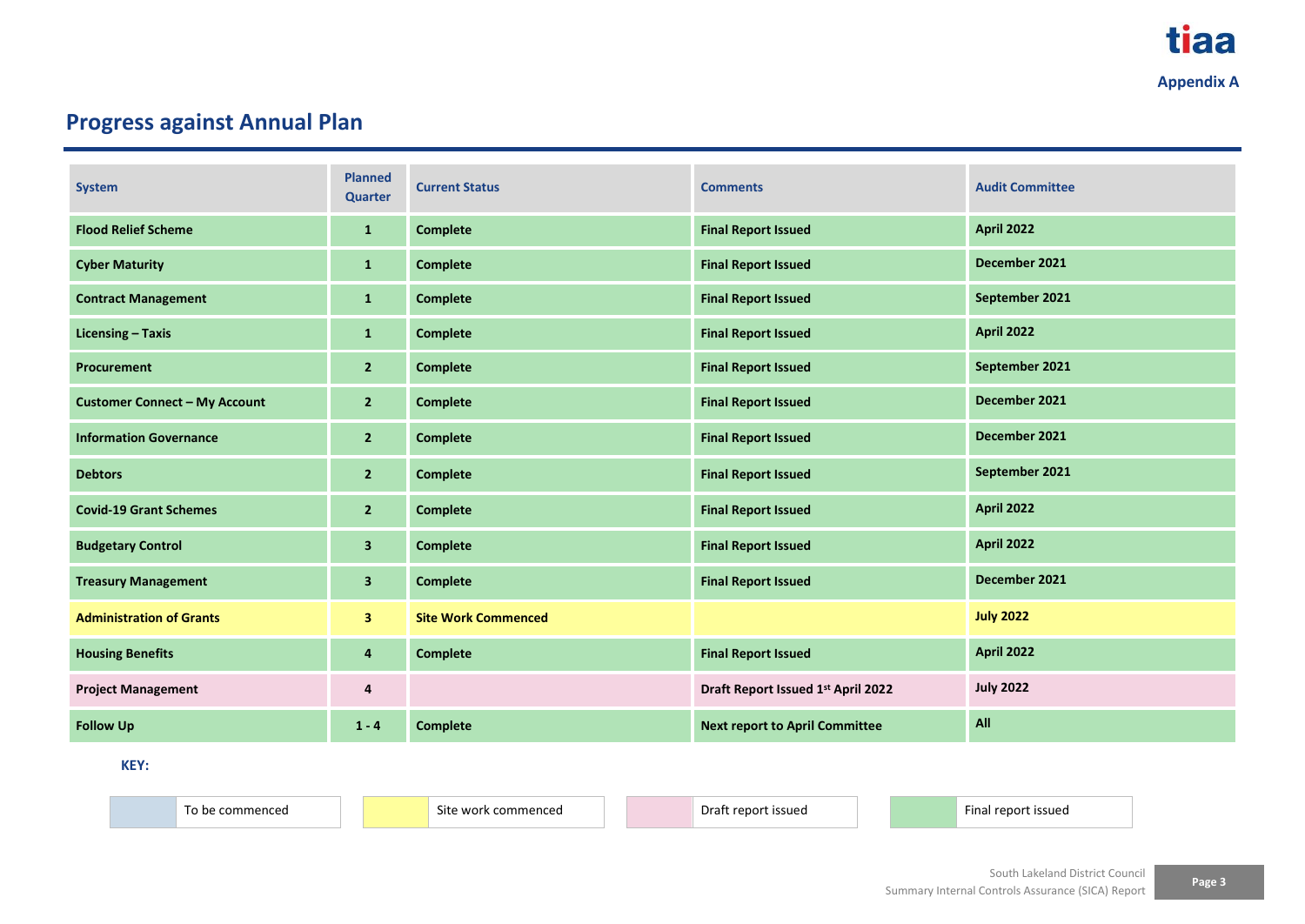

## **Briefings on developments in Governance, Risk and Control**

TIAA produces regular briefing notes to summarise new developments in Governance, Risk and Control which may have an impact on our clients. These are shared with clients and made available through our Online Client Portal. A summary list of those CBNs issued in the last three months which may be of relevance to South Lakeland District Council is given below. Copies of any CBNs are available on request from your local TIAA team.

#### **Summary of recent Client Briefing Notes (CBNs)**

| <b>CBN Ref</b> | <b>Subject</b>                                                                                                    | <b>Status</b> | <b>TIAA Comments</b>                                                                                                                                                                                                                                                                                                                                        |
|----------------|-------------------------------------------------------------------------------------------------------------------|---------------|-------------------------------------------------------------------------------------------------------------------------------------------------------------------------------------------------------------------------------------------------------------------------------------------------------------------------------------------------------------|
| CBN - 21046    | Thresholds<br>for<br>Procurement: Updated<br>January 2022 Published                                               |               | <b>For Information Only</b>                                                                                                                                                                                                                                                                                                                                 |
| CBN - 21047    | Martyn's Law - Protect Duty; Public places to<br>ensure preparedness for and protection from<br>terrorist attacks |               | <b>Action Required:</b><br>Organisations are advised to review their security arrangements in line with their legal<br>requirements and take appropriate remedial action.                                                                                                                                                                                   |
| CBN - 21048    | Amazon to Change Payment Methods                                                                                  |               | <b>Potential Urgent Action Required</b><br>Clients are advised to establish whether they make any online purchases from Amazon and<br>if so, whether these purchases currently use a Visa credit and/or procurement card. If this<br>type of card is in use, then clients are advised to put alternative arrangements in place<br>before 19th January 2022. |
| $CBN - 22001$  | Amazon Postpones Changes to Payment<br>Methods                                                                    |               | <b>Potential Urgent Action Required</b><br>Following on from the previous related CBN in December 2021, clients are advised to<br>establish what internal process changes were made as a result, and whether there is merit<br>in continuing to use Visa credit cards.                                                                                      |
| CBN - 22002    | Employing Someone from Outside the UK                                                                             |               | <b>For Information Only</b>                                                                                                                                                                                                                                                                                                                                 |